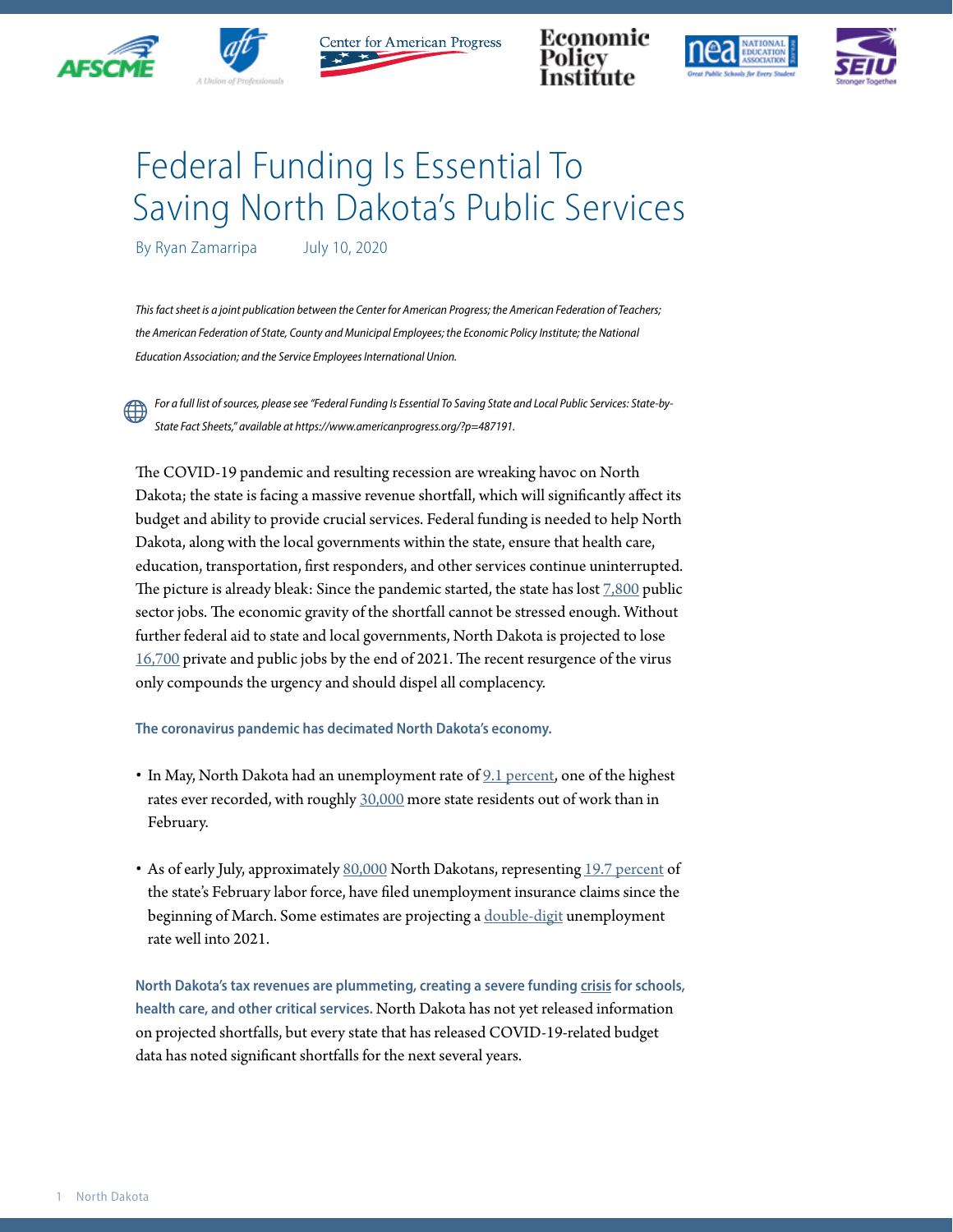**Cities in North Dakota are facing serious revenue shortfalls as well. Fargo alone has recently projected a budget shortfall of \$8 million, according to [local sources.](https://www.usmayors.org/issues/covid-19/fiscal-pain-tracker/)** The National League of Cities estimates that cities will experience [\\$360 billion](https://www.nlc.org/sites/default/files/users/user52651/Cities%20Are%20Essential%20Revenue%20Loss_One%20Pager.pdf) in revenue loss through FY 2022, which will force them to significantly cut spending on crucial services or raise taxes on already recession-battered residents. [Studies](https://www.americanprogress.org/issues/economy/reports/2014/05/30/90621/what-have-we-learned-about-austerity-since-the-great-recession/) on the Great Recession have found that forcing states to deal with severe budget constraints through austerity dampen long-term gross domestic product (GDP), prolong spells of high unemployment, and extend recessions.

**Between February and May, [7,800](https://www.bls.gov/news.release/laus.t03.htm) public sector workers were laid off in North Dakota.**

• The National Education Association has estimated that by the end of FY 2022, North Dakota could lose roughly [4,600](https://educationvotes.nea.org/wp-content/uploads/2020/06/Revised-NEA-Estimates-in-Support-of-the-HEROES-Act-06-06-2020.pdf?_ga=2.17671737.1424969520.1591579607-1012899167.1494591151) education jobs as a result of the decline in the state general revenues that fund education.

**These job losses could get much worse.** A recent analysis conducted by the Economic Policy Institute estimates that without federal action, North Dakota will lose a combined total of [16,700](https://www.epi.org/blog/without-federal-aid-to-state-and-local-governments-5-3-million-workers-will-likely-lose-their-jobs-by-the-end-of-2021-see-estimated-job-losses-by-state/) public and private jobs by the end of 2021.

**Health care in North Dakota is also in jeopardy.** The Urban Institute has projected that Medicaid caseloads could increase by as much as [23,000](https://www.urban.org/research/publication/how-covid-19-recession-could-affect-health-insurance-coverage/view/full_report), or 26.2 percent, through FY 2021—a massive and unprecedented spike. North Dakota desperately needs help to cover those who are newly unemployed and expected to enroll in Medicaid and to offset extra Medicaid costs related to COVID-19. Without proper funding, the state will be unable to treat at-risk patients, keep families healthy, or provide lifesaving care. Funding Medicaid is critical to ensuring that North Dakota can respond effectively to the coronavirus public health crisis and the current economic recession.